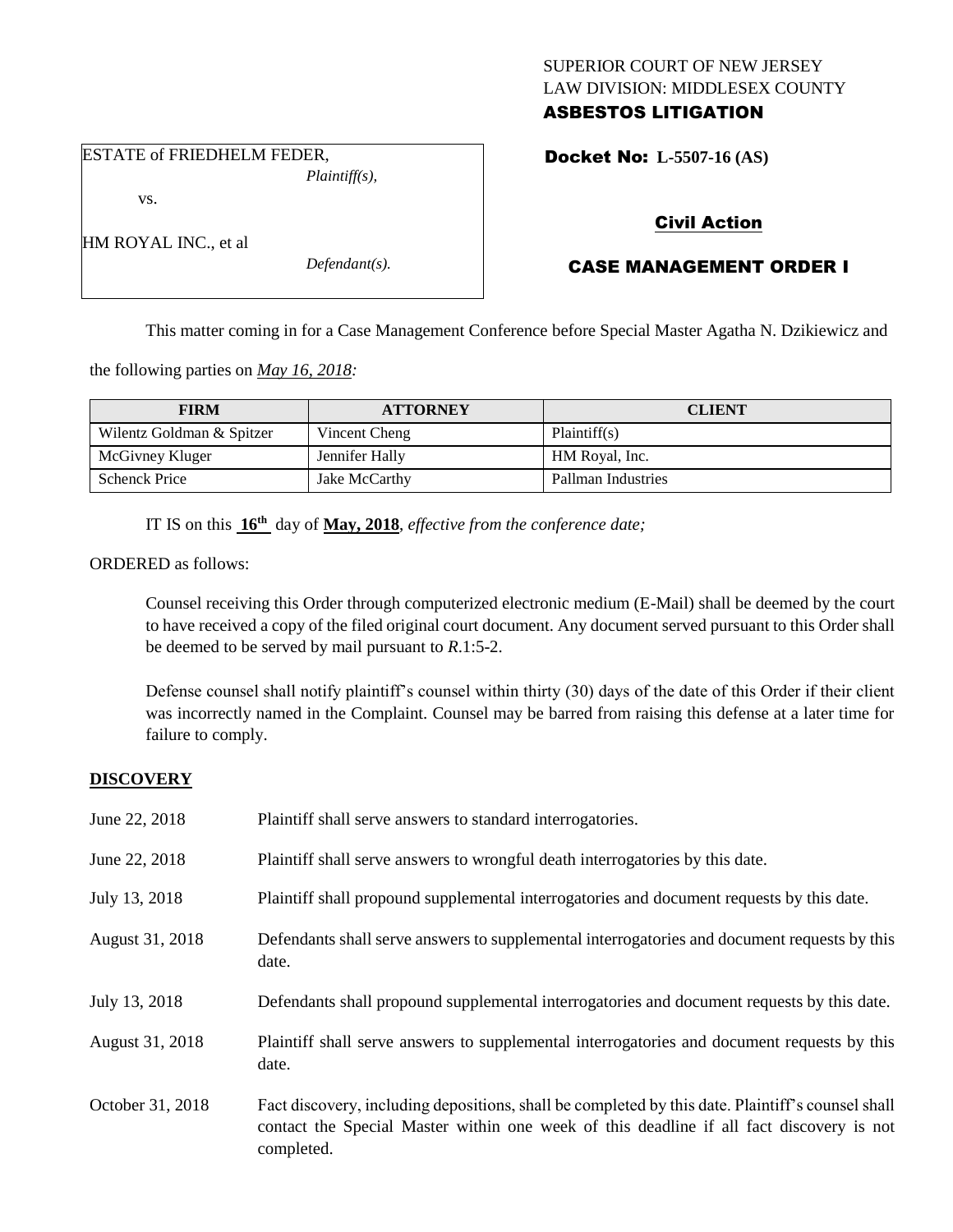## October 31, 2018 Depositions of corporate representatives shall be completed by this date.

## **EARLY SETTLEMENT**

December 14, 2018 Settlement demands shall be served on all counsel and the Special Master by this date.

## **SUMMARY JUDGMENT MOTION PRACTICE**

- November 9, 2018 Summary judgment motions shall be filed no later than this date.
- December 7, 2018 Last return date for summary judgment motions.

## **MEDICAL DEFENSE**

June 22, 2018 Plaintiff shall serve executed medical authorizations by this date. June 22, 2018 Plaintiff shall serve a diagnostic medical report and any medical records in plaintiff's possession by this date. January 18, 2019 Plaintiff shall serve medical expert reports by this date. March 18, 2019 Defendants shall identify its medical experts and serve medical reports, if any, by this date. In addition, defendants shall notify plaintiff's counsel (as well as all counsel of record) of a

joinder in an expert medical defense by this date.

## **LIABILITY EXPERT REPORTS**

| January 18, 2019 | Plaintiff shall identify its liability experts and serve liability expert reports or a certified expert |
|------------------|---------------------------------------------------------------------------------------------------------|
|                  | statement by this date or waive any opportunity to rely on liability expert testimony.                  |

March 18, 2019 Defendants shall identify its liability experts and serve liability expert reports, if any, by this date or waive any opportunity to rely on liability expert testimony.

## **ECONOMIST EXPERT REPORTS**

- January 18, 2019 Plaintiff shall identify its expert economists and serve expert economist report(s), if any, by this date or waive any opportunity to rely on economic expert testimony.
- March 18, 2019 Defendants shall identify its expert economists and serve expert economist report(s), if any, by this date or waive any opportunity to rely on economic expert testimony.

## **EXPERT DEPOSITIONS**

April 19, 2019 Expert depositions shall be completed by this date. To the extent that plaintiff and defendant generic experts have been deposed before, the parties seeking that deposition in this case must file an application before the Special Master and demonstrate the necessity for that deposition. To the extent possible, documents requested in a deposition notice directed to an expert shall be produced three days in advance of the expert deposition. The expert shall not be required to produce documents that are readily accessible in the public domain.

 $\_$  ,  $\_$  ,  $\_$  ,  $\_$  ,  $\_$  ,  $\_$  ,  $\_$  ,  $\_$  ,  $\_$  ,  $\_$  ,  $\_$  ,  $\_$  ,  $\_$  ,  $\_$  ,  $\_$  ,  $\_$  ,  $\_$  ,  $\_$  ,  $\_$  ,  $\_$  ,  $\_$  ,  $\_$  ,  $\_$  ,  $\_$  ,  $\_$  ,  $\_$  ,  $\_$  ,  $\_$  ,  $\_$  ,  $\_$  ,  $\_$  ,  $\_$  ,  $\_$  ,  $\_$  ,  $\_$  ,  $\_$  ,  $\_$  ,